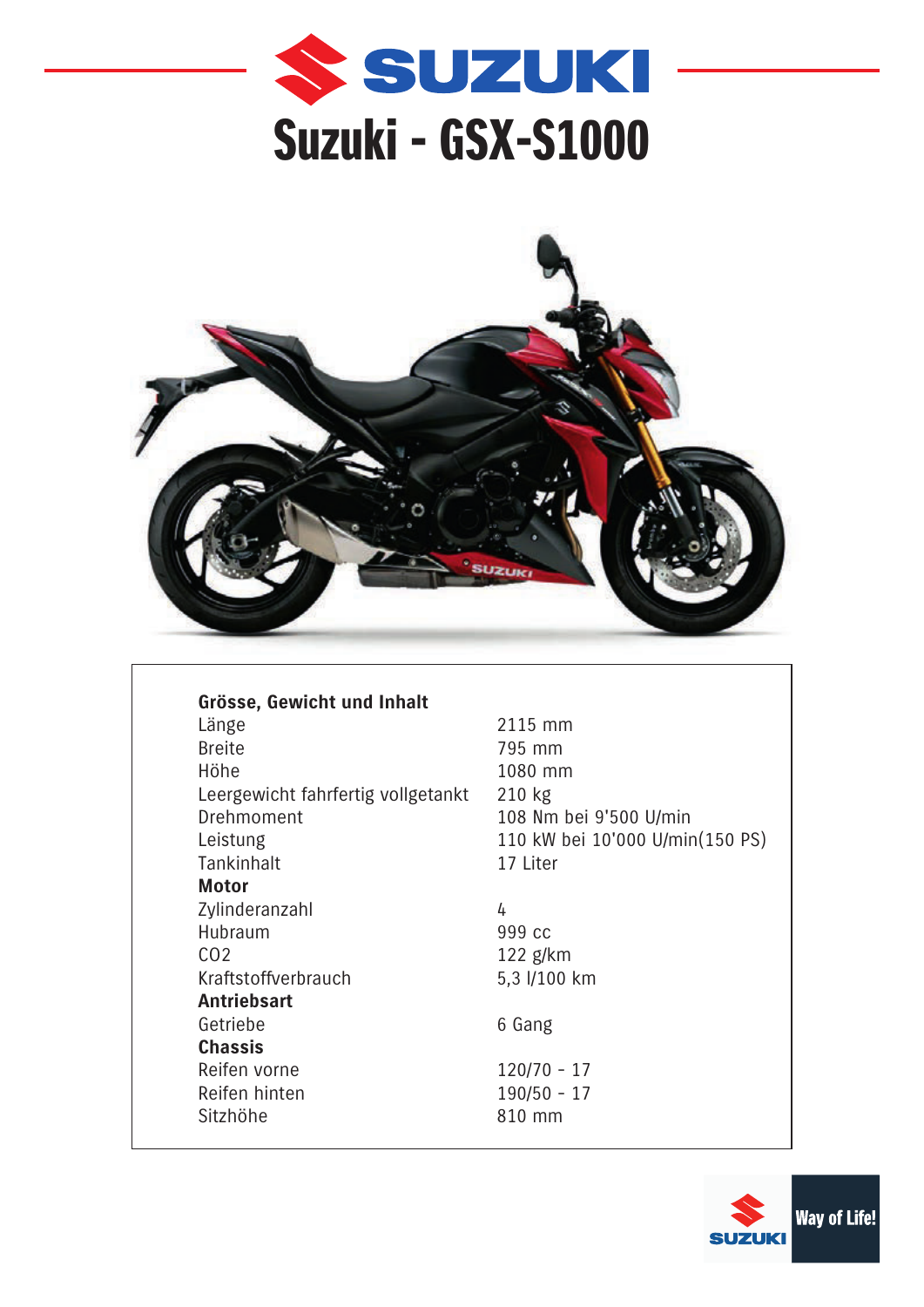|                     | <b>MODELL</b> |                          | <b>IHREN HÄNDLER</b> |                                 |  |
|---------------------|---------------|--------------------------|----------------------|---------------------------------|--|
|                     | Modell:       | GSX-S1000                |                      |                                 |  |
|                     | Jahr:         | 2017                     |                      |                                 |  |
| <b>SUZUKI</b>       | Datum:        | 13/04/2018               |                      |                                 |  |
| ZUBEHÖRKATALOG      |               |                          |                      |                                 |  |
|                     |               |                          |                      |                                 |  |
|                     |               | <b>U-LOCK</b>            |                      | <b>ORBIT SIDECASE FOR C-BOW</b> |  |
|                     |               | Ref.: 990D0-SIL16-270    |                      | Ref.: 999HB-6102930001          |  |
|                     |               |                          | $72 -$               |                                 |  |
| <b>SUZUICI PS</b>   |               | 99,00 CHF Incl. MwSt.    |                      | 369,00 CHF Incl. MwSt.          |  |
| <b>BRAKE LEVER</b>  |               |                          |                      |                                 |  |
|                     |               | <b>LEVER ASSY. BLACK</b> |                      |                                 |  |
|                     |               | Ref.: 57300-29G40        |                      |                                 |  |
|                     |               |                          |                      |                                 |  |
|                     |               | 69,00 CHF Incl. MwSt.    |                      |                                 |  |
| <b>CLUTCH LEVER</b> |               |                          |                      |                                 |  |
|                     |               | .LEVER. CLUTCH BLACK     |                      |                                 |  |
|                     |               | Ref.: 57621-41G10        |                      |                                 |  |

# 24,95 CHF Incl. MwSt.

**39,00 CHF Incl. MwSt.** 

# GEPÄCKSYSTEM



RINGBEFEST. TANKRUCKSA

Ref. : 990D0-04105-000

MAGNET TANKBAG 14-19 LITER

Ref. : 990D0-04171-000

# 159,00 CHF Incl. MwSt.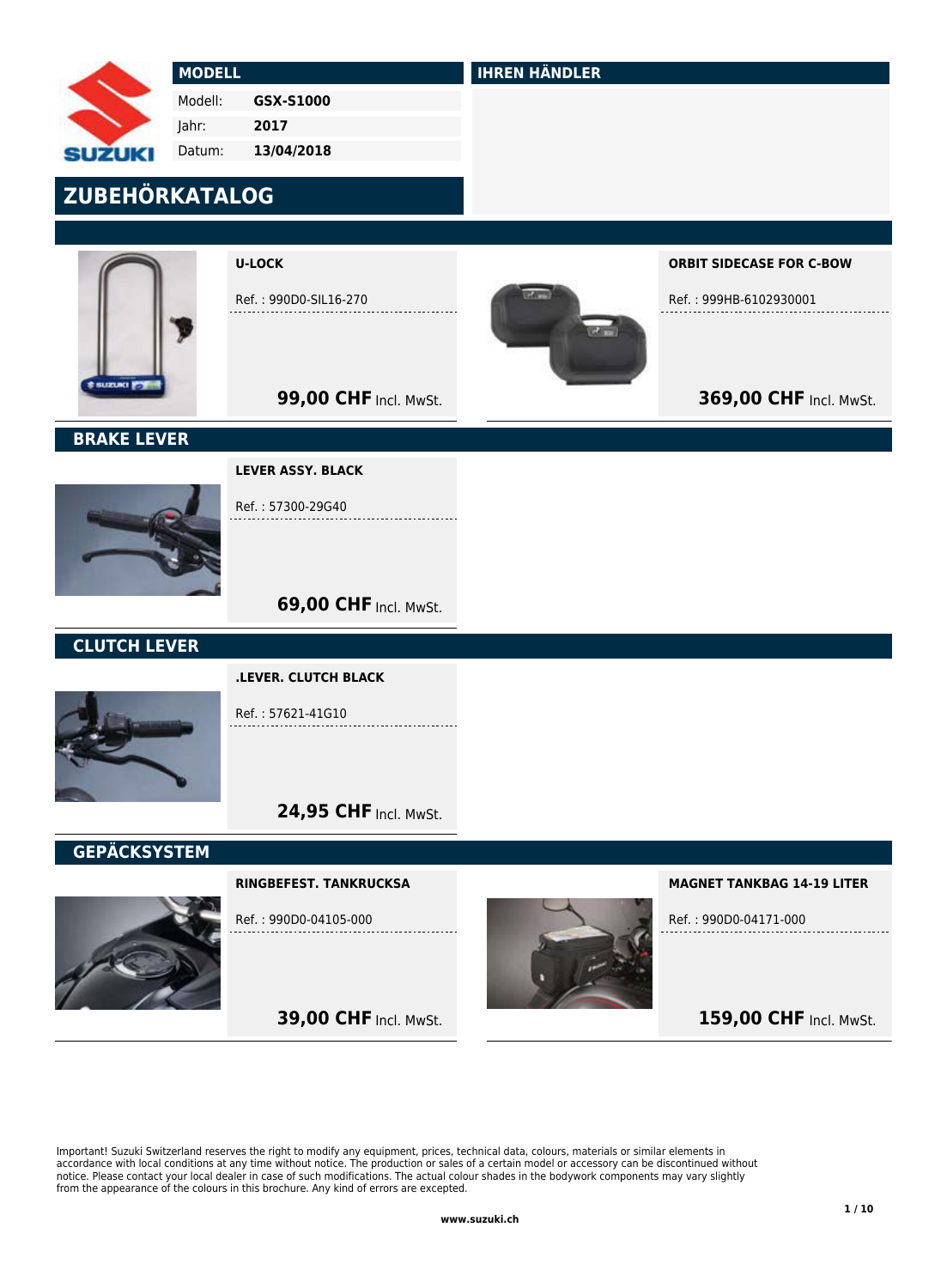## GEPÄCKSYSTEM



SMALL TEXTILE REAR BAG

Ref. : 990D0-04197-000



TANK BAG SMALL FOR RING FIXATION

Ref. : 990D0-04300-000

# 129,00 CHF Incl. MwSt.

TANKBAG LARGE FOR RINGFIXATION Ref. : 990D0-04600-000

129,00 CHF Incl. MwSt.

189,00 CHF Incl. MwSt.

TANKPAD TRANSPARENT

Ref. : 990D0-04K01-PAD

GSX-S1000



NYLON ADAPTER TANK BAG,LARGE

Ref. : 990D0-04K04-PAD

Ref. : 990D0-04610-000

**54,95 CHF Incl. MwSt.** 

FUEL CAP PROTECTION STICKER

14,95 CHF Incl. MwSt.



ORBIT SIDECASE FOR C-BOW

29,00 CHF Incl. MwSt.

Ref. : 999HB-6102930001

**369,00 CHF Incl. MwSt.** 



KOMFORT & ERGONOMIE

KIT TANK BAG LARGE-RING FIXATION Ref. : KIT990D0-04600-GSX

258,90 CHF Incl. MwSt.



Ref. : 999HB-63035310001

C-BOW CARRIER GSX-S1000/F ABS

209,00 CHF Incl. MwSt.

KIT ROYSTER BAGS & CARRIER GSX-S1000/F Ref. : KITROYSTERBAGSGSX-S

479,00 CHF Incl. MwSt.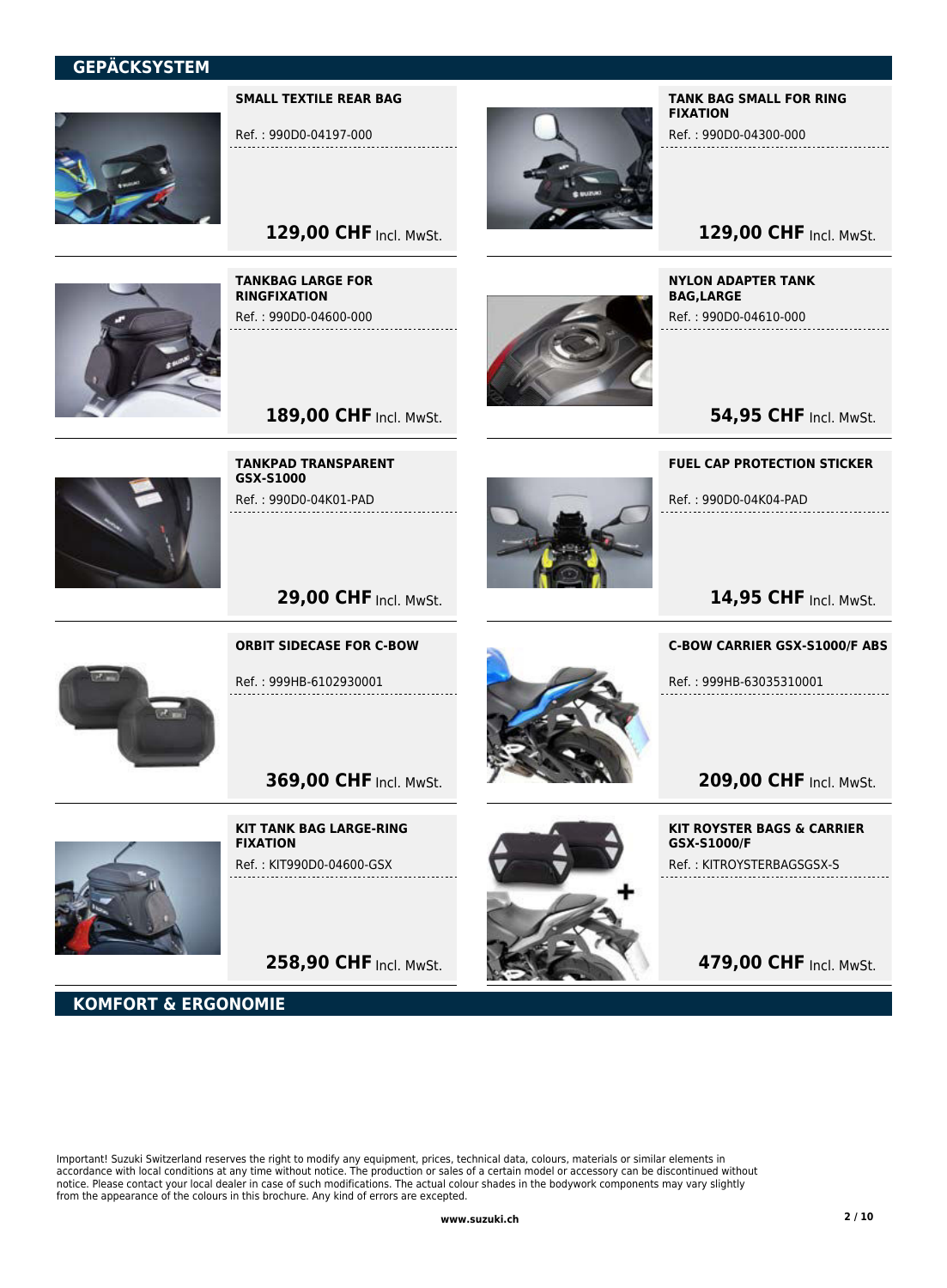# KOMFORT & ERGONOMIE



GRIPHEATER SET GSX-S1000

Ref. : 57100-04821

HANDLEBAR BALANCER SET

Ref. : 990D0-04K18-000

**419,00 CHF Incl. MwSt.** 

**54,95 CHF Incl. MwSt.** 



METER VISOR GSX-S1000 L6-L7

Ref. : 99000-9900A-04K

149,00 CHF Incl. MwSt.

CARBON METER VISOR

Ref. : 990D0-04K55-CRB

**339,00 CHF Incl. MwSt.** 

# SERVICE & PFLEGE



COLOURED CHAIN (RED)

Ref. : 27600-33E60-120



COLOURED CHAIN (BLUE)

Ref. : 27600-33E70-120

279,00 CHF Incl. MwSt.



279,00 CHF Incl. MwSt.

LEVER ASSY. BLACK

Ref. : 57300-29G40



.LEVER. CLUTCH BLACK Ref. : 57621-41G10

24,95 CHF Incl. MwSt.

COLOURED CHAIN ADJUSTER (BLUE) Ref. : 61400-40810-000

**69,00 CHF Incl. MwSt.** 

74,95 CHF Incl. MwSt.



COLOURES CHAIN ADJUSTER (RED) Ref. : 61400-40820-000

74,95 CHF Incl. MwSt.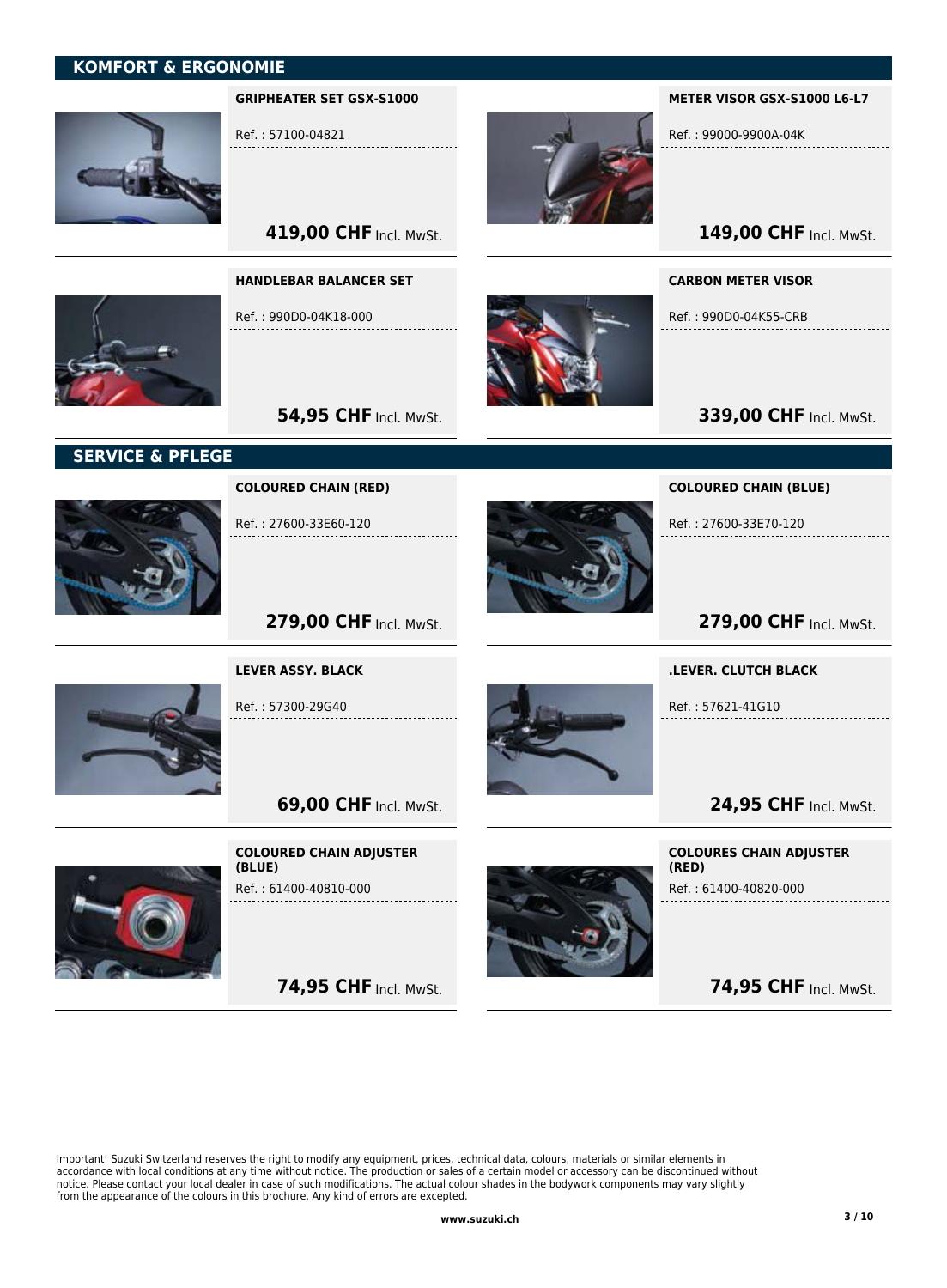## SERVICE & PFLEGE



#### BOBBINS FOR REAR STAND

Ref. : 990D0-04K17-000

CONNECT. CABLE BATTERY

Ref. : 990D0-OPTI1-CAB

OUTDOOR BIKE COVER

Ref. : 990D0-RCGSX-00L

**CHARGER** 

**39,00 CHF Incl. MwSt.** 

14,95 CHF Incl. MwSt.



#### INDOOR DUST COVER SUZUKI LOGO

Ref. : 990D0-IC000-00L

**64,95 CHF Incl. MwSt.** 

BATTERY CHARGER

Ref. : 990D0-OPTIM-MB3

89,00 CHF Incl. MwSt.

SERVICE STAND REAR

Ref. : 990D0-STAND-015



189,00 CHF Incl. MwSt.

#### ECSTAR CARPET

Ref. : 990F0-ECCRP-000



ROLLERS FOR STAND 990D0-STAND-010 Ref. : 990D0-STAND-SET

89,00 CHF Incl. MwSt.

19,00 CHF Incl. MwSt.

### VERSCHALUNGSTEILE & AUFKLEBER



OELEINFÜLLSCHRAUBE,20MM **CHROM** Ref. : 09259-20014

14,95 CHF Incl. MwSt.



EINFÜLLSCHRAUBE

Ref. : 09259-36008

14,52 CHF Incl. MwSt.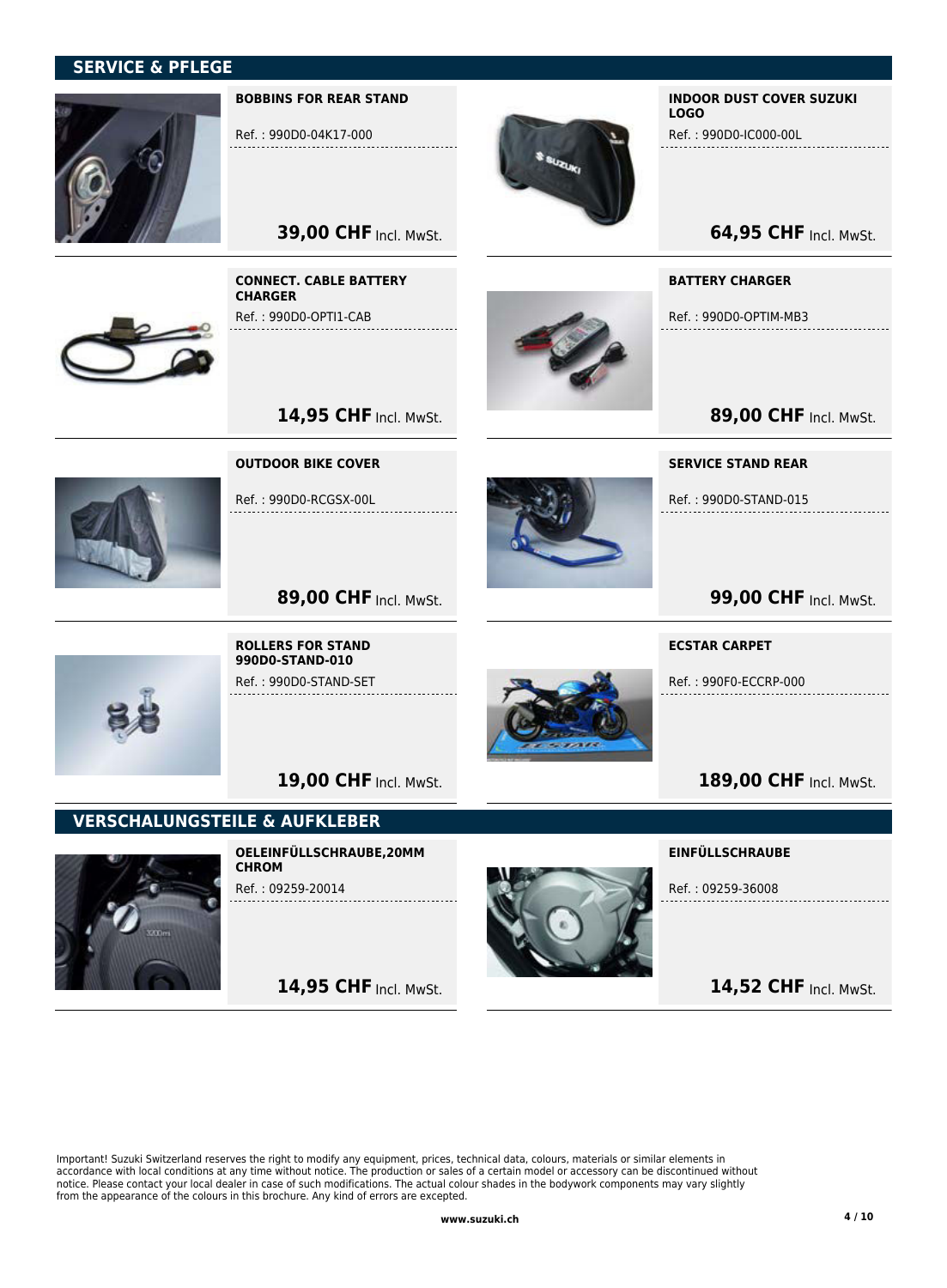

BOX. SEAT TAIL (BLACK)

Ref. : 45500-04810-YKV

TANKPROT.FOIL TRANSP

Ref. : 990D0-04K02-PAD

GSX-S1000



### TANKPAD TRANSPARENT GSX-S1000

Ref. : 990D0-04K01-PAD

**29,00 CHF Incl. MwSt.** 

RIM DECAL 1 WHEEL GSX-S1000

Ref. : 990D0-04K03-PAD

24,95 CHF Incl. MwSt.



14,95 CHF Incl. MwSt.

**94,95 CHF Incl. MwSt.** 

FUEL CAP PROTECTION STICKER

Ref. : 990D0-04K04-PAD



HEEL PLATE PROT.CRB-LOOK GSX-S Ref. : 990D0-04K05-PAD

# 19,00 CHF Incl. MwSt.

PROT STICKER RR TRANSP. GSX-S

14,95 CHF Incl. MwSt.

Ref. : 990D0-04K06-PAD

19,00 CHF Incl. MwSt.

STICKER SET YELLOW/BLACK



Ref. : 990D0-04K08-PAD

159,00 CHF Incl. MwSt.



STICKER SET WHT,CHECKERED FLAG

Ref. : 990D0-04K07-PAD

159,00 CHF Incl. MwSt.

STICKER SET WHITE LINES

Ref. : 990D0-04K09-PAD

159,00 CHF Incl. MwSt.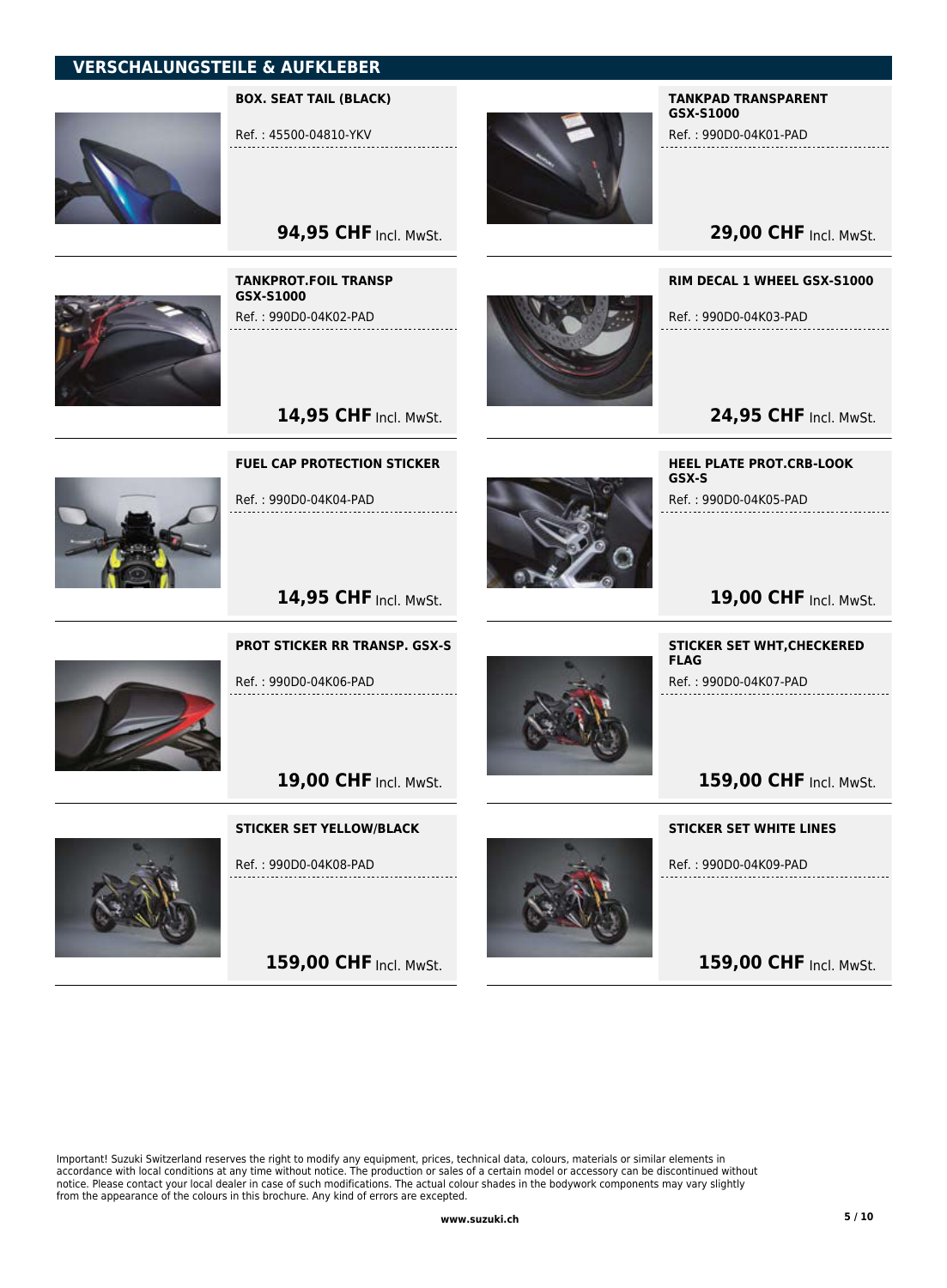

STICKER SET BLACK/GREY

Ref. : 990D0-04K10-PAD

REAR AXLE SLIDERS

Ref. : 990D0-04K19-000

159,00 CHF Incl. MwSt.



#### HANDLEBAR BALANCER SET

Ref. : 990D0-04K18-000

**54,95 CHF Incl. MwSt.** 

#### CARBON ALTERNATOR COVER

Ref. : 990D0-04K20-CRB

139,00 CHF Incl. MwSt.



CARBON CLUTCH COVER

109,00 CHF Incl. MwSt.

Ref. : 990D0-04K25-CRB



CARBON CRANKSHAFT CASE COVER Ref. : 990D0-04K26-CRB

# 109,00 CHF Incl. MwSt.

### CARBON REAR FENDER

Ref. : 990D0-04K80-CRB

239,00 CHF Incl. MwSt.

TANKPAD BLACK VERS.1 GSX-S1000 Ref. : 990D0-04KA1-PAD

**29,00 CHF Incl. MwSt.** 



CARBON TAIL END

169,00 CHF Incl. MwSt.

Ref. : 990D0-04K60-CRB

239,00 CHF Incl. MwSt.

#### CARBON FRONT FENDER



Ref. : 990D0-04K90-CRB

**379,00 CHF Incl. MwSt.**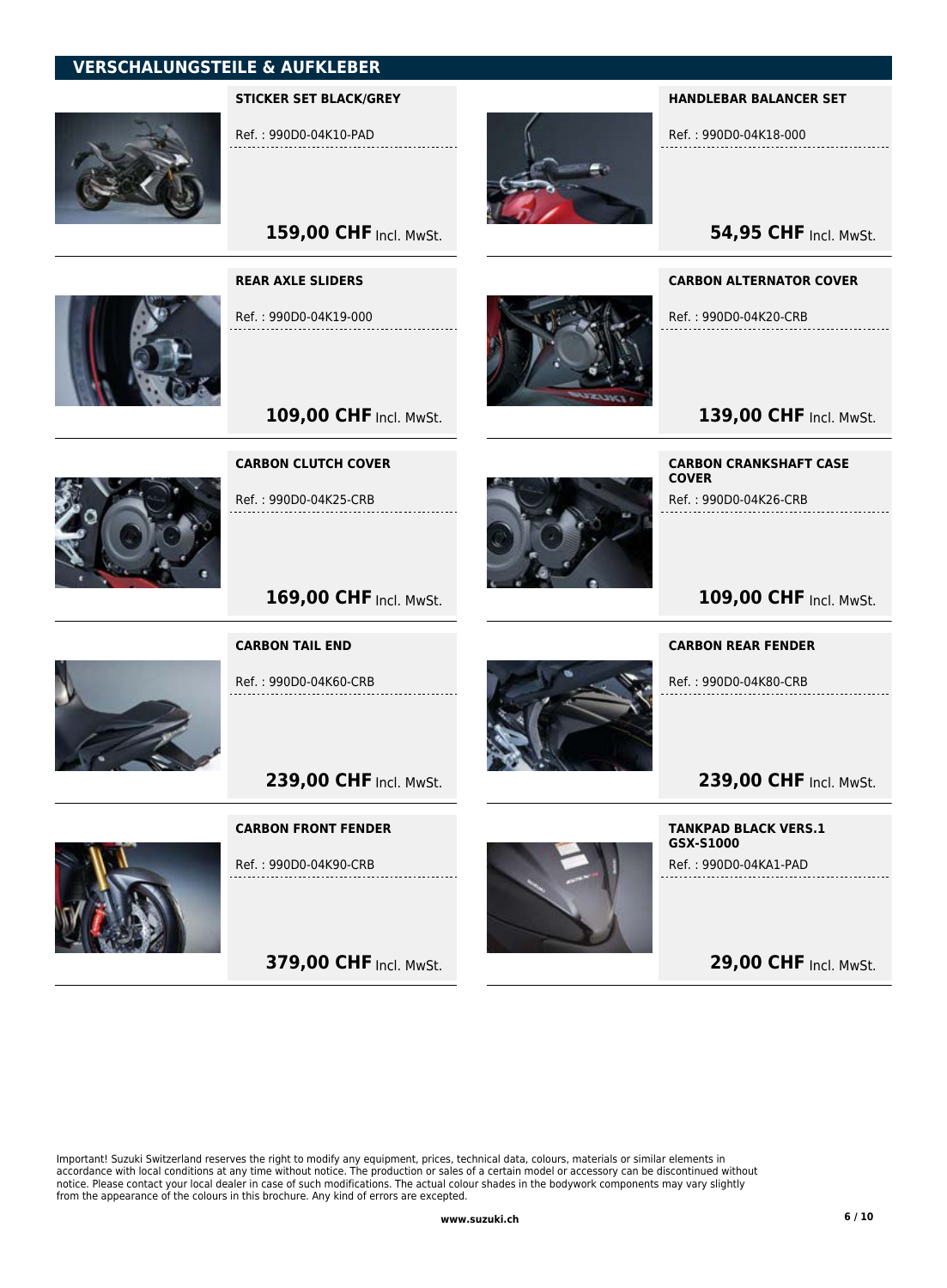

TANK PROT.FOIL BLACK GSX-S1000

Ref. : 990D0-04KA2-PAD



TANKPAD BLACK VERS.2 GSX-S1000

Ref. : 990D0-04KB1-PAD

**29,00 CHF Incl. MwSt.** 

CRB FRAME COVER SET GSX-S1000 Ref. : 990D0-04KFC-CRB

14,95 CHF Incl. MwSt.



Image non disponible **Beeld niet beschikbaar** 

Ref. : 990D0-04KFT-000

FUELTANK PROT.FOIL TRANS

SWINGARM PROTECTION

Ref. : 990D0-47HSA-PAD

STICKER,BLACK

GSX-S

14,95 CHF Incl. MwSt.



VALVE CAP <S>-LOGO,2 PCS

499,00 CHF Incl. MwSt.

Ref. : 990D0-19069-000





FELGENDEKORSATZ, FÜR 1 FELGE

Ref. : 990D0-WHEEL-BLU

19,00 CHF Incl. MwSt.



FELGENDEKORSATZ, FÜR 1 FELGE, **ROT** Ref. : 990D0-WHEEL-RD1

19,00 CHF Incl. MwSt.



**9,00 CHF Incl. MwSt.** 

FELGENDEKORSATZ, FÜR 1 FELGE

Ref. : 990D0-WHEEL-ORA

19,00 CHF Incl. MwSt.

FELGENDEKORSATZ, FÜR 1 FELGE, DUNKELROT Ref. : 990D0-WHEEL-RD2

19,00 CHF Incl. MwSt.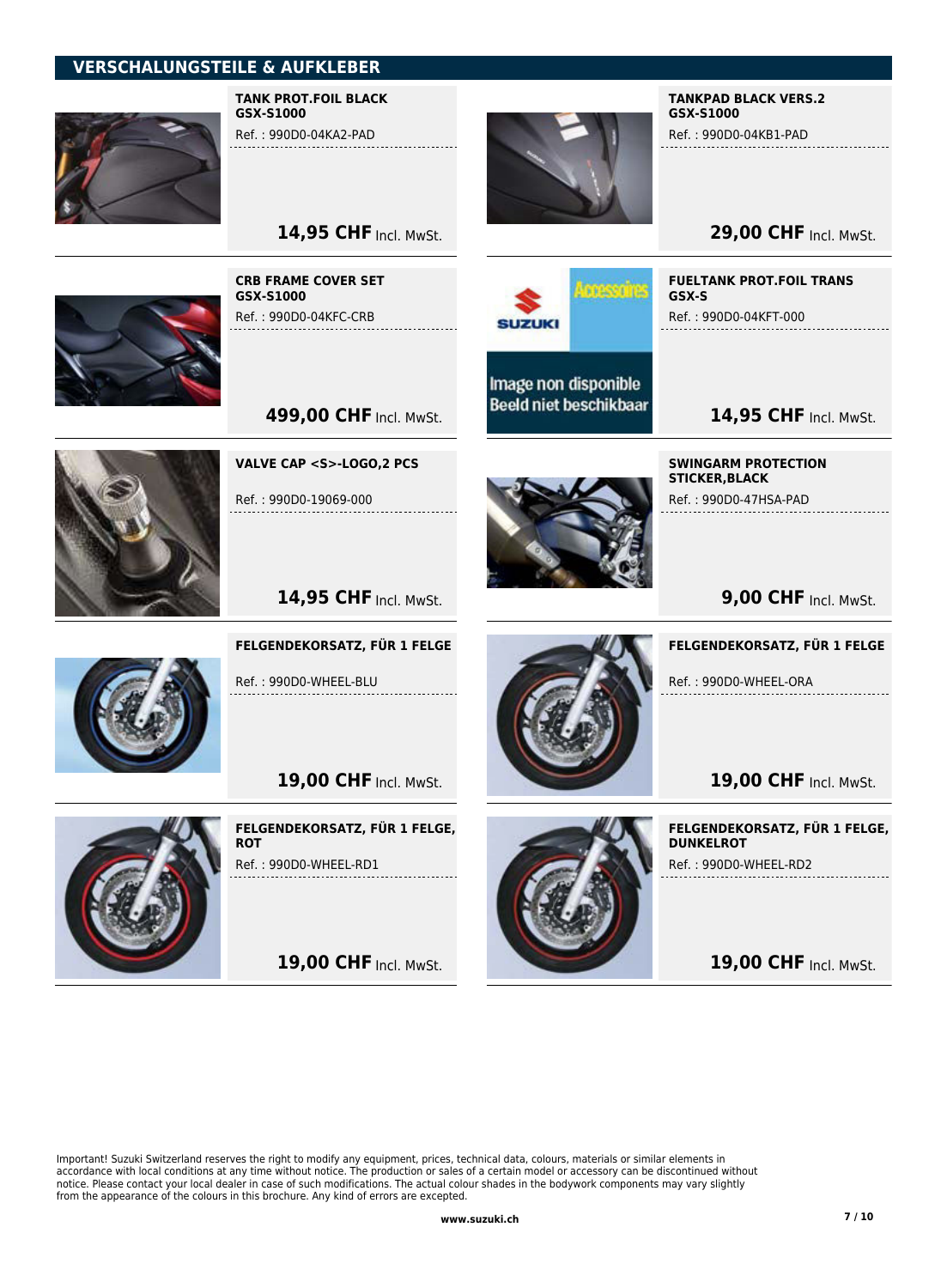

FELGENDEKORSATZ, FÜR 1 FELGE

19,00 CHF Incl. MwSt.

RIM DECALL YELLOW GSX-S1000

Ref. : 990D0-WHL02-YEL

Ref. : 990D0-WHEEL-WHT

RIM DECAL SUZU. GSX1250S/FAL5

Ref. : 990D0-WHL02-RD1

24,95 CHF Incl. MwSt.

RIM DECAL FOR 1 WHEEL, 17 **INCH** Ref. : 990D0-WHL03-RD1

24,95 CHF Incl. MwSt.



TOP BLOCK SUZUKI GSX-S1000 **SLIDERS** Ref. : 999DI-RLS34

**34,95 CHF Incl. MwSt.** 



EVOTECH TAIL TIDY GSX-S1000/750 L6- Ref. : 999HB-ESTR0-316

# 189,00 CHF Incl. MwSt.

**359,00 CHF Incl. MwSt.** 

# SICHERHEITSAUSRÜSTUNG



TANKPAD TRANSPARENT GSX-S1000 Ref. : 990D0-04K01-PAD



TANKPROT.FOIL TRANSP GSX-S1000 Ref. : 990D0-04K02-PAD

14,95 CHF Incl. MwSt.

29,00 CHF Incl. MwSt.

### FUEL CAP PROTECTION STICKER

Ref. : 990D0-04K04-PAD

14,95 CHF Incl. MwSt.



HEEL PLATE PROT.CRB-LOOK GSX-S

Ref. : 990D0-04K05-PAD

19,00 CHF Incl. MwSt.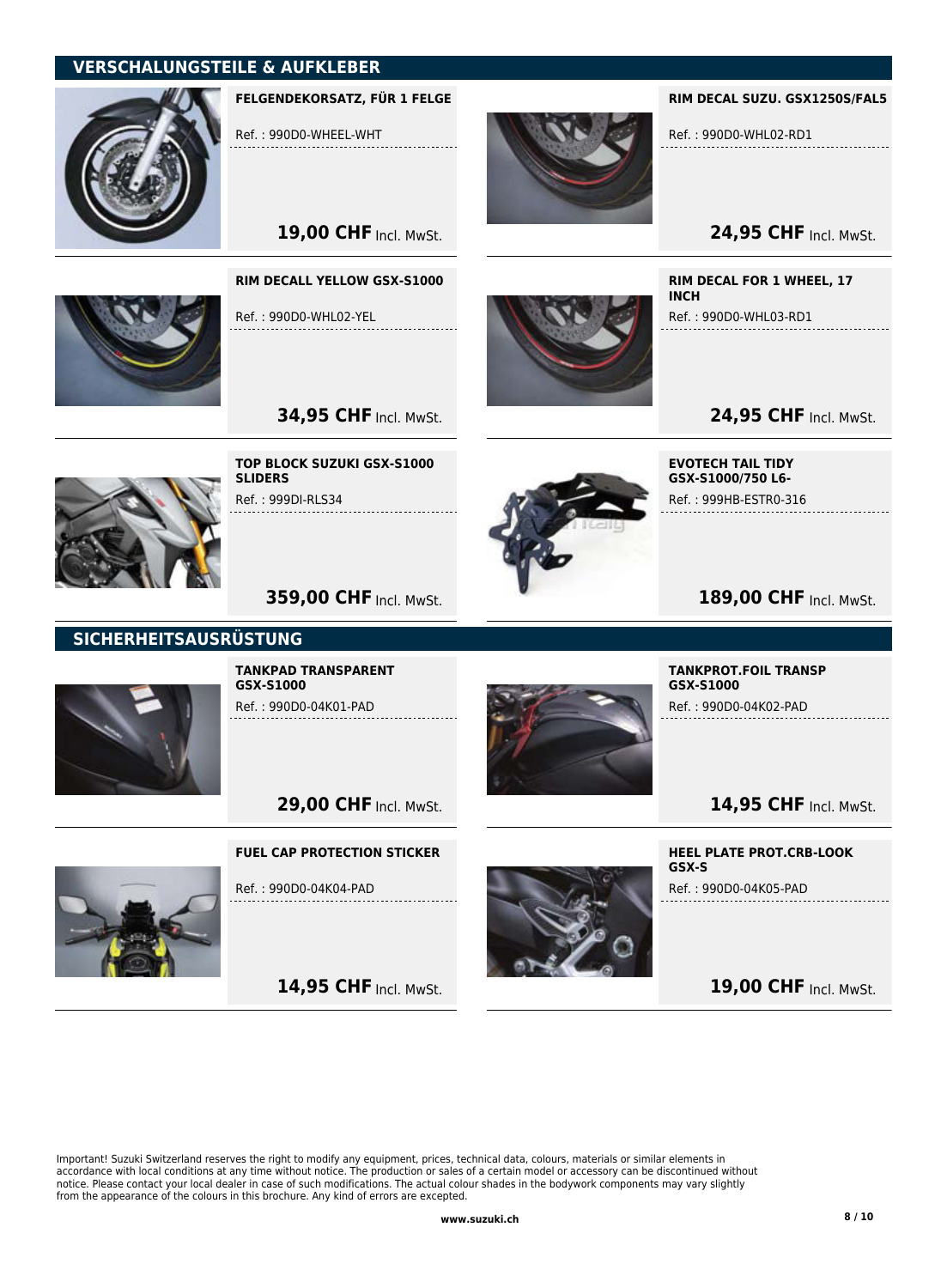### SICHERHEITSAUSRÜSTUNG



#### PROT STICKER RR TRANSP. GSX-S

19,00 CHF Incl. MwSt.

Ref. : 990D0-04K06-PAD

REAR AXLE SLIDERS

Ref. : 990D0-04K19-000



#### FRONT AXLE SLIDERS

Ref. : 990D0-04K16-000

**99,00 CHF Incl. MwSt.** 

TANKPAD BLACK VERS.1 GSX-S1000

Ref. : 990D0-04KA1-PAD

**29,00 CHF Incl. MwSt.** 



TANK PROT.FOIL BLACK GSX-S1000 Ref. : 990D0-04KA2-PAD

109,00 CHF Incl. MwSt.



TANKPAD BLACK VERS.2 GSX-S1000 Ref. : 990D0-04KB1-PAD

# 29,00 CHF Incl. MwSt.



CRB FRAME COVER SET GSX-S1000 Ref. : 990D0-04KFC-CRB

14,95 CHF Incl. MwSt.

**499,00 CHF Incl. MwSt.** 



FIRST AID KIT WITH WARNING VEST Ref. : 990D0-FST01-KIT

14,95 CHF Incl. MwSt.



SWINGARM PROTECTION STICKER,BLACK

Ref. : 990D0-47HSA-PAD

**9,00 CHF Incl. MwSt.** 

U-LOCK

Ref. : 990D0-SIL16-270

**99,00 CHF Incl. MwSt.**